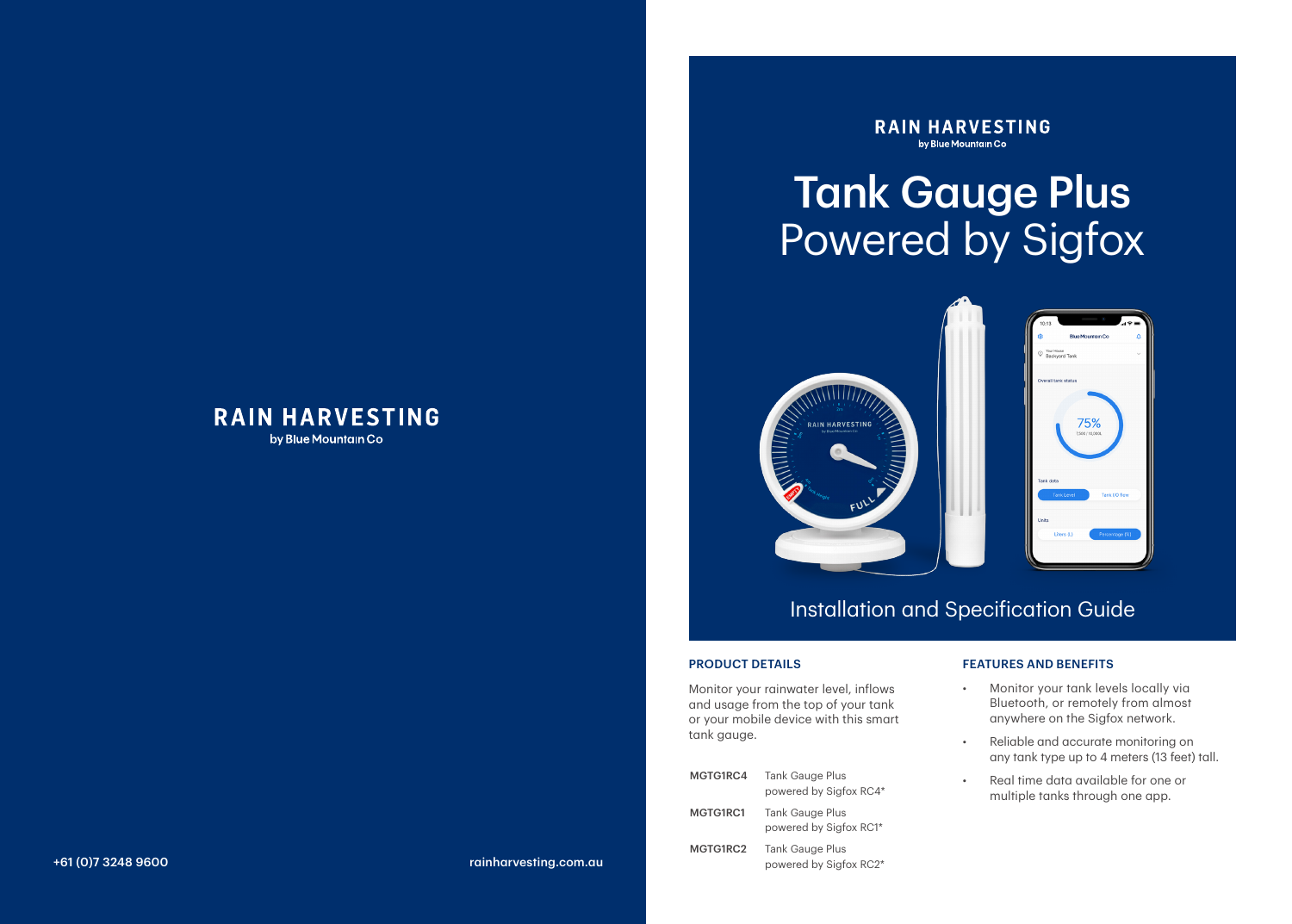## Installation

- Tank Gauge with attached float
- 4 screws

### WHAT'S IN THE BOX **TOOLS/MATERIALS YOU MAY REQUIRE**

- 2 x AA Batteries
	- Lithium (preferred) or Alkaline
- Marker pen
- Drill
- 38 mm to 44 mm (1½" to 1¾") hole saw
- Phillips head screwdriver

3. Position the Mounting Plate in the hole. The Rain Harvesting logo and small arrow will face the same way as the dial once it is installed.

TIP! The small arrows on the mounting plate indicate which way the gauge can face when installed.



- 4. Screw the mounting plate to the top of the tank.
- 5. Holding the gauge, rotate the Empty Indicator to the tank height shown on the front label.
- 6. Gently lower the Float through the hole into the tank, until it rests on the water's surface.
- 7. Insert the Tank Gauge into the mounting plate and twist it into position.



#### SETUP AND INSTALLATION

#### Install the Rain Harvesting app





#### Setup

- 1. Remove the Rear Cover and Battery Cover from the gauge.
- 2. Insert 2 x AA Batteries Lithium (preferred) or Alkaline.
- 3. Replace the Battery Cover and the Rear Cover, ensuring it is properly seated and sealed.
- 4. Follow the instructions on the Rain Harvesting app to connect and calibrate your gauge.

#### Install the Tank Gauge Plus on your tank

*During setup take care not to drop the Tank Gauge or Float onto the ground as it may damage the measurement device within the unit.*

- 1. Drill a 38mm 44mm  $(1\frac{1}{2}$ " 1 $\frac{3}{4}$ ") hole in the top of the tank. Select a location where the gauge will be easily viewable, and the center should at least 150mm / 6" from the tank wall.
- 2. Twist off the Mounting Plate from the Tank Gauge.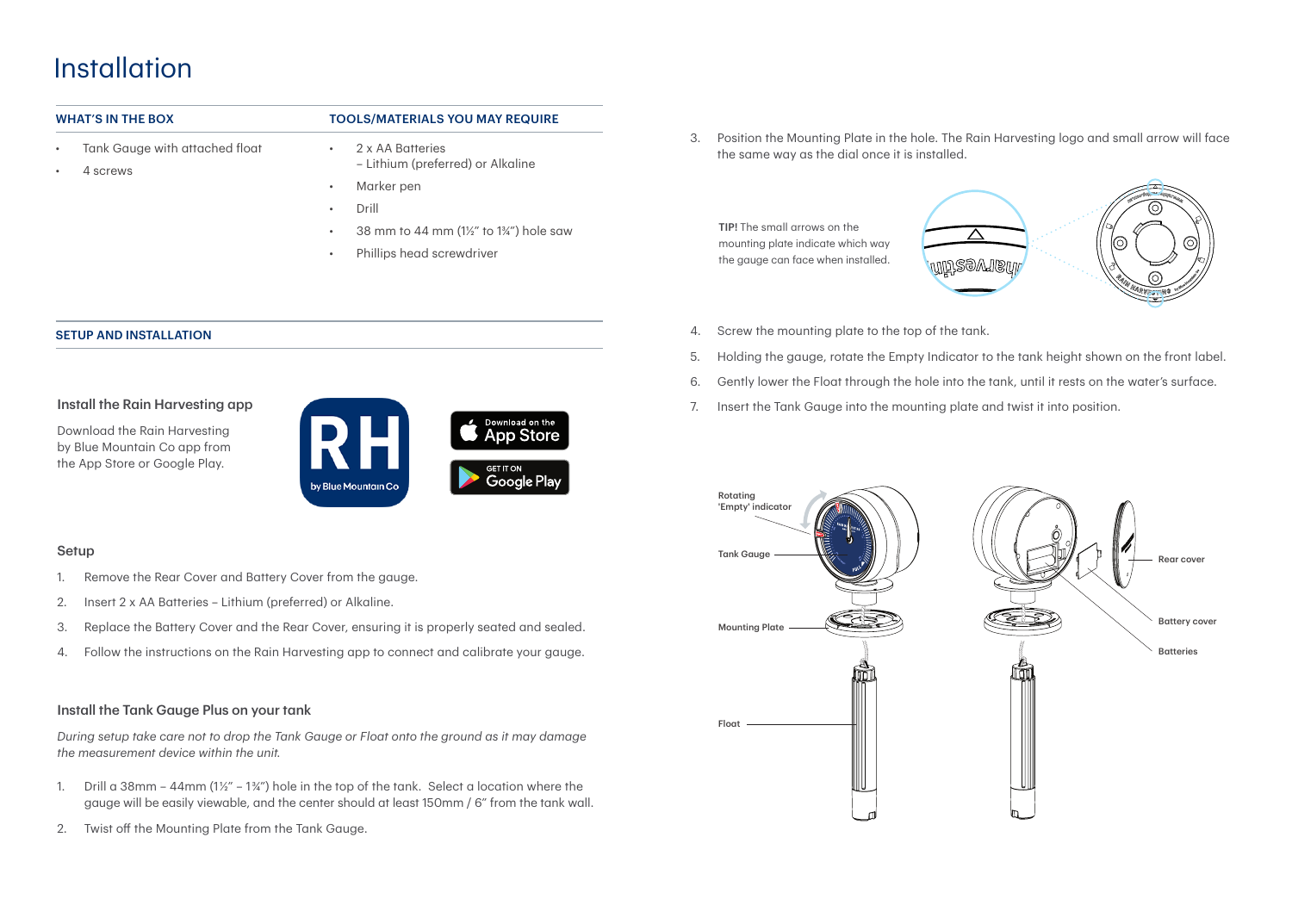

#### MAINTENANCE

Periodically you will need to replace the 2 x AA batteries (lithium or alkaline). Lithium batteries will give the best performance.

To check if batteries need replacing, remove the rear cover and press the button. If the light does not blink, replace the batteries.

If required, replace the batteries and then follow the instructions in the App to recalibrate the gauge.

Replace the rear cover, ensuring it is properly seated and sealed.

If required, wipe the gauge clean with a damp cloth. Do not use any cleaning products.

#### WARNINGS

- Only use AA Lithium or Alkaline batteries and ensure the batteries are inserted correctly (do not reverse polarity).
- Do not mix old and new batteries, or different types of battery.
- Do not expose the batteries to excessive heat or fire.
- Remove batteries if they are flat or if the unit will not be used for a long time.

#### PRODUCT DIMENSIONS



ALL DIMENSIONS IN MM UNLESS OTHERWISE STATED.